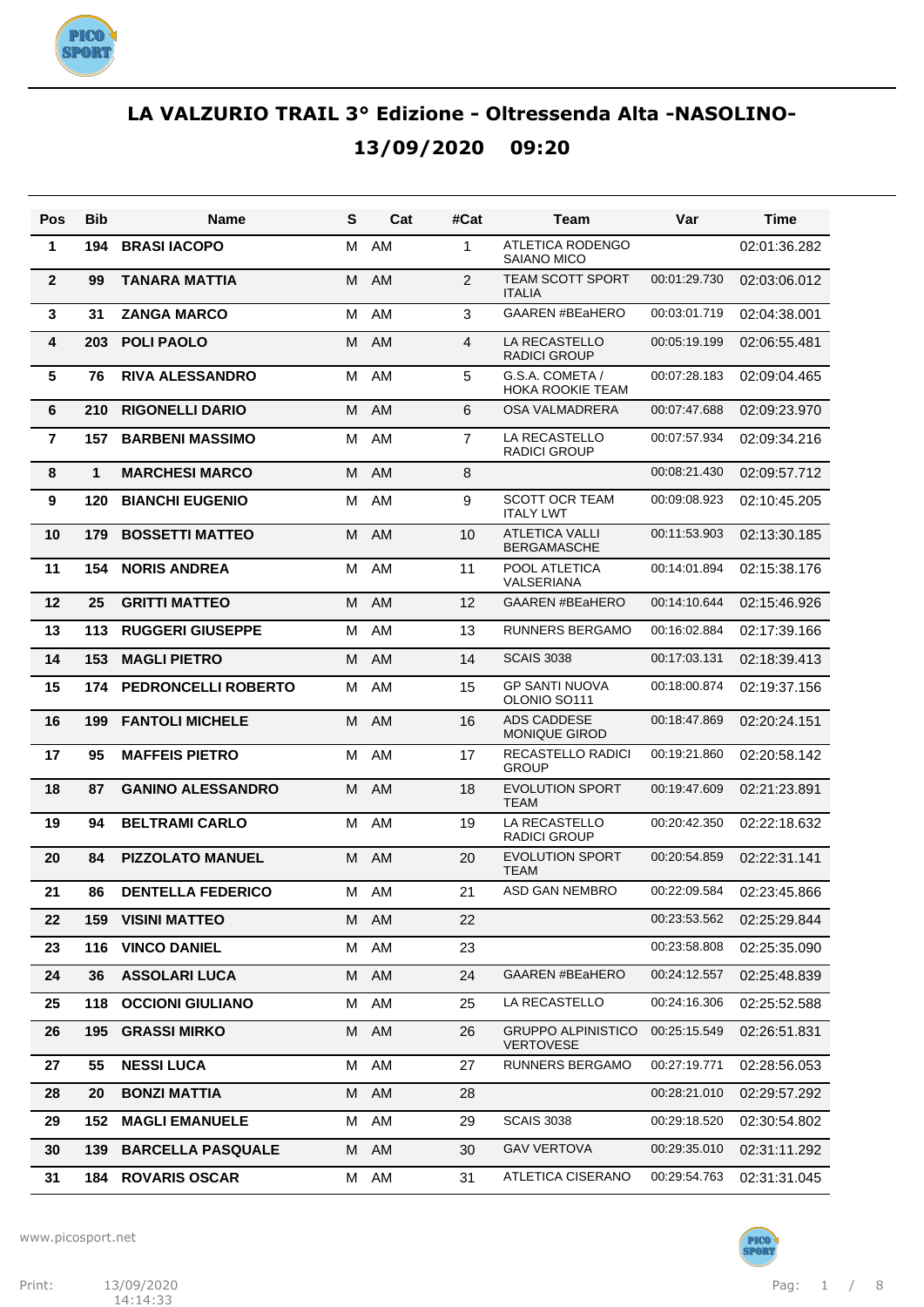

| Pos | Bib | Name                          | S | Cat  | #Cat           | Team                                  | Var          | Time         |
|-----|-----|-------------------------------|---|------|----------------|---------------------------------------|--------------|--------------|
| 32  | 64  | <b>BONALDI RUBEN</b>          | M | AM   | 32             | G.S. OROBIE                           | 00:30:03.767 | 02:31:40.049 |
| 33  | 218 | <b>LONGHI ROBERTO</b>         | M | AM   | 33             | <b>POLISPORTIVA</b><br><b>VILLESE</b> | 00:31:06.244 | 02:32:42.526 |
| 34  | 131 | <b>ROTA MARTIR ENRICO</b>     | м | AM   | 34             | <b>CARVICO</b><br><b>SKYRUNNING</b>   | 00:31:48.476 | 02:33:24.758 |
| 35  | 97  | <b>BAZZANADARIO DARIO</b>     | M | AM   | 35             | LA RECASTELLO<br><b>RADICI GROUP</b>  | 00:32:06.231 | 02:33:42.513 |
| 36  | 141 | <b>PEDRAZZOLI VITTORIO</b>    | M | AM   | 36             | <b>AS LANZADA</b>                     | 00:33:39.462 | 02:35:15.744 |
| 37  | 291 | <b>GALASSI SAMANTHA</b>       | F | AF   | 1              | LA RECASTELLO<br><b>RADICI GROUP</b>  | 00:34:19.555 | 02:35:55.837 |
| 38  | 78  | <b>PULCINI MIRKO</b>          | м | AM   | 37             | <b>NESSUNA</b>                        | 00:34:26.953 | 02:36:03.235 |
| 39  | 170 | <b>PICINALI LUCA</b>          | M | AM   | 38             | <b>GS OREZZO</b>                      | 00:34:26.957 | 02:36:03.239 |
| 40  | 96  | <b>ROBECCHI GIORGIO</b>       | м | AM   | 39             | LA RECASTELLO<br><b>RADICI GROUP</b>  | 00:34:27.703 | 02:36:03.985 |
| 41  | 53  | <b>VALOTA PAOLO</b>           | M | AM   | 40             | <b>GAAREN #BEaHERO</b>                | 00:34:54.705 | 02:36:30.987 |
| 42  | 52  | <b>ALGERI GIANNI</b>          | M | AM   | 41             | GAAREN #BEaHERO                       | 00:35:33.450 | 02:37:09.732 |
| 43  | 32  | <b>BRIGNOLI ROBERTO</b>       | M | AM   | 42             | <b>GAAREN #BEaHERO</b>                | 00:37:17.921 | 02:38:54.203 |
| 44  | 14  | <b>NAVA EMANUELE</b>          | M | AM   | 43             |                                       | 00:37:21.679 | 02:38:57.961 |
| 45  | 196 | <b>CATELLANI MIRCO</b>        | M | AM   | 44             | <b>ATLETICA VIADANA</b>               | 00:37:35.424 | 02:39:11.706 |
| 46  | 44  | <b>PARIETTI MAURO</b>         | M | AM   | 45             | <b>GAAREN #BEaHERO</b>                | 00:38:48.905 | 02:40:25.187 |
| 47  | 100 | <b>SCARPELLINI MANUEL</b>     | M | AM   | 46             | <b>CANTO DI CORSA</b>                 | 00:40:37.902 | 02:42:14.184 |
| 48  | 60  | <b>VESCOVI CRISTIANO</b>      | M | AM   | 47             | <b>GAAREN #BEaHERO</b>                | 00:42:04.130 | 02:43:40.412 |
| 49  | 115 | <b>FAZIO LUCA</b>             | M | AM   | 48             | <b>WERUN BERGAMO</b>                  | 00:42:30.886 | 02:44:07.168 |
| 50  | 121 | <b>CAIRO MARCO</b>            | M | AM   | 49             | <b>SCOTT OCR TEAM</b><br><b>ITALY</b> | 00:43:12.636 | 02:44:48.918 |
| 51  | 33  | <b>PONTI MASSIMILIANO</b>     | M | AM   | 50             | <b>GAAREN #BEaHERO</b>                | 00:43:58.886 | 02:45:35.168 |
| 52  | 287 | <b>ROSSI MARIA EUGENIA</b>    | F | AF   | $\overline{2}$ | ELLE ERRE SCOTT                       | 00:45:09.455 | 02:46:45.737 |
| 53  | 219 | <b>NAVA MARCO</b>             | м | AM   | 51             |                                       | 00:45:58.621 | 02:47:34.903 |
| 54  | 213 | <b>PEZZOTTA MAURO</b>         | м | AM   | 52             | <b>POLISPORTIVA</b><br><b>VILLESE</b> | 00:46:10.121 | 02:47:46.403 |
| 55  | 250 | <b>GALLI CHIARA</b>           |   | F AF | 3              | <b>GAAREN #BEaHERO</b>                | 00:46:27.685 | 02:48:03.967 |
| 56  | 50  | <b>CARRARA NICOLA</b>         | M | AM   | 53             | <b>GAAREN #BEaHERO</b>                | 00:46:56.867 | 02:48:33.149 |
| 57  | 62  | <b>PERSICO SASHA</b>          | М | AM   | 54             |                                       | 00:48:07.852 | 02:49:44.134 |
| 58  | 125 | <b>ALBANI ROCCHETTI DAVID</b> | M | AM   | 55             | CARVICO<br><b>SKYRUNNING</b>          | 00:48:09.603 | 02:49:45.885 |
| 59  | 146 | <b>STOPELLI MARCO</b>         | М | AM   | 56             | ATL. PRESEZZO                         | 00:48:10.860 | 02:49:47.142 |
| 60  | 34  | <b>BIAVA MARCO</b>            | М | AM   | 57             | <b>GAAREN #BEaHERO</b>                | 00:48:21.601 | 02:49:57.883 |
| 61  | 51  | <b>ZANCHI LUCA</b>            | М | AM   | 58             | <b>GAAREN #BEaHERO</b>                | 00:48:45.865 | 02:50:22.147 |
| 62  | 21  | <b>MOIOLI MICHELE</b>         | М | AM   | 59             |                                       | 00:49:08.612 | 02:50:44.894 |
| 63  | 178 | <b>MARTINELLI LUCA</b>        | М | AM   | 60             |                                       | 00:49:17.600 | 02:50:53.882 |
| 64  | 30  | <b>CASATI MATTEO</b>          | M | AM   | 61             | <b>GAAREN #BEaHERO</b>                | 00:49:22.849 | 02:50:59.131 |

www.picosport.net



PICO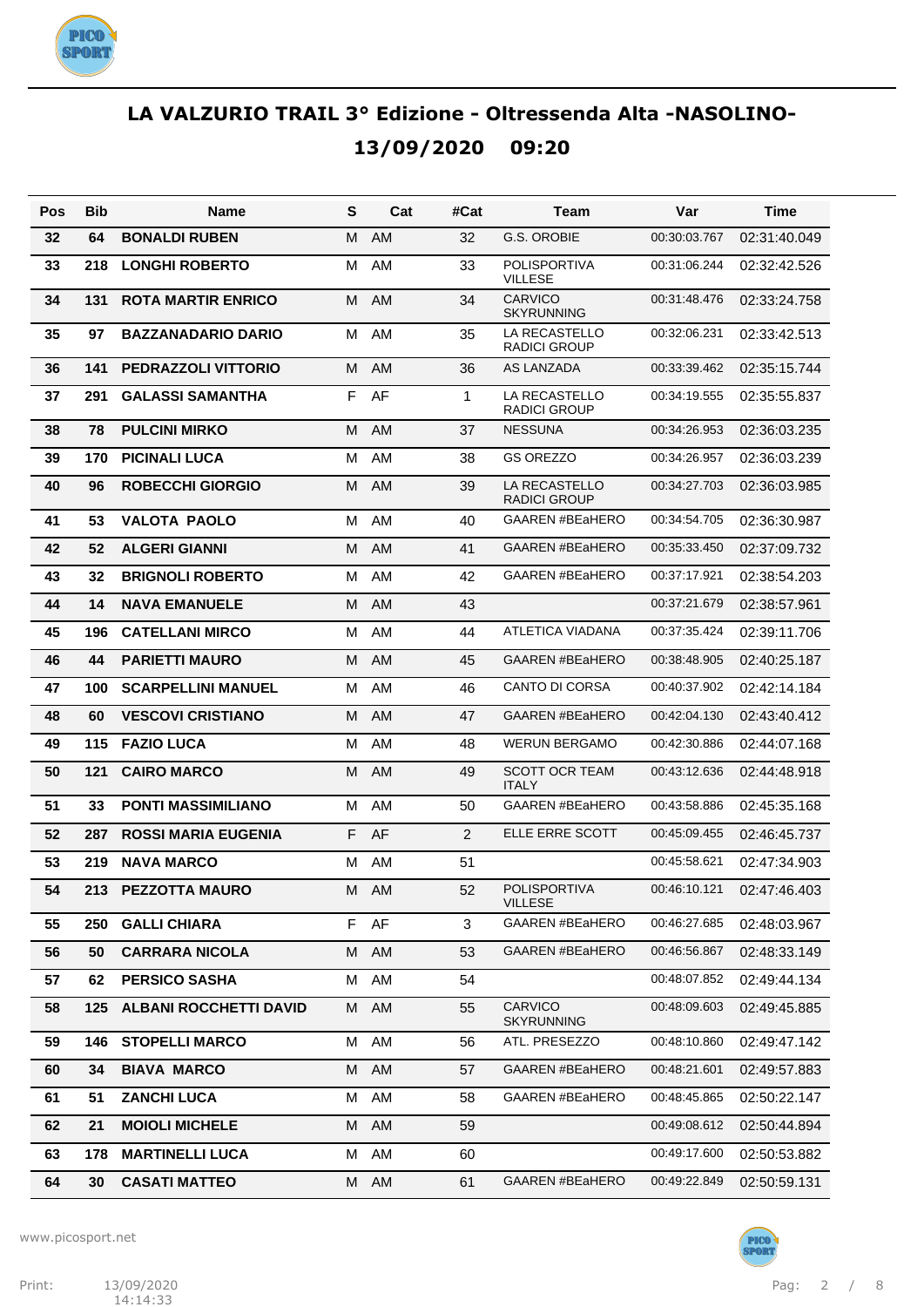

| Pos | <b>Bib</b> | Name                            | S  | Cat  | #Cat           | Team                                                               | Var          | Time                        |
|-----|------------|---------------------------------|----|------|----------------|--------------------------------------------------------------------|--------------|-----------------------------|
| 65  | 42         | <b>PISONI DANIEL</b>            | м  | AM   | 62             | <b>GAAREN #BEaHERO</b>                                             | 00:50:24.589 | 02:52:00.871                |
| 66  | 164        | <b>POGGIONI ANDREA</b>          | M  | AM   | 63             | <b>RUNNERS VALBOSSA</b>                                            | 00:50:49.330 | 02:52:25.612                |
| 67  | 173        | <b>PIAZZALUNGA ROBERTO</b>      | м  | AM   | 64             |                                                                    | 00:51:17.335 | 02:52:53.617                |
| 68  | 148        | <b>MARCHETTI LUCA</b>           | М  | AM   | 65             | ATLETICA LA TORRE                                                  | 00:51:21.828 | 02:52:58.110                |
| 69  | 279        | <b>CRIPPA FRANCESCA</b>         | F  | AF   | 4              | <b>GEFO K TEAM</b>                                                 | 00:51:34.889 | 02:53:11.171                |
| 70  | 63         | <b>CAVALLARI FABIO</b>          | м  | AM   | 66             | <b>ASD TRAIL RUNNING</b><br><b>BRESCIA</b>                         | 00:52:27.314 | 02:54:03.596                |
| 71  | 68         | <b>CARRARA MATTEO</b>           | м  | AM   | 67             |                                                                    | 00:53:10.812 | 02:54:47.094                |
| 72  | 181        | <b>BRIGNOLI VINICIO</b>         | м  | AM   | 68             |                                                                    | 00:53:13.068 | 02:54:49.350                |
| 73  | 67         | <b>BARONCHELLI FAUSTO</b>       | м  | AM   | 69             |                                                                    | 00:53:26.057 | 02:55:02.339                |
| 74  | 98         | <b>LANFRANCHI ALEX</b>          | м  | AM   | 70             | LA RECASTELLO<br><b>RADICI GROUP</b>                               | 00:53:50.806 | 02:55:27.088                |
| 75  | 160        | <b>PALERMO CRISTIAN</b>         | м  | AM   | 71             | <b>TRIATHLON BRESCIA</b><br><b>DTTRI</b>                           | 00:54:01.805 | 02:55:38.087                |
| 76  | 117        | <b>VIOLA STEFANO</b>            | М  | AM   | 72             | <b>SCOTT OCR TEAM</b><br><b>ITALY LWT</b>                          | 00:54:15.302 | 02:55:51.584                |
| 77  | 197        | <b>SABATO POMPEO</b>            | м  | AM   | 73             | <b>GRUPPO ALPINISTICO</b><br><b>VERTOVESE</b>                      | 00:54:22.546 | 02:55:58.828                |
| 78  | 172        | <b>DE LUCA BRUNO</b>            | M  | AM   | 74             | <b>ATLETICA ISOLA</b><br>D'ELBA                                    | 00:54:56.792 | 02:56:33.074                |
| 79  | 70         | <b>GEROSA ANGELO</b>            | м  | AM   | 75             | <b>TEAM PASTURO ASD</b>                                            | 00:55:34.783 | 02:57:11.065                |
| 80  | 111        | <b>PASSERA PAOLO</b>            | М  | AM   | 76             | <b>RUNNERS BERGAMO</b>                                             | 00:55:36.035 | 02:57:12.317                |
| 81  | 201        | <b>MAPELLI OSCAR</b>            | м  | AM   | 77             | <b>CARVICO SKY</b><br><b>RUNNING</b>                               | 00:55:44.532 | 02:57:20.814                |
| 82  | 75         | <b>BUGINI CARLO</b>             | м  | AM   | 78             | <b>ELLE ERRE</b>                                                   | 00:55:48.542 | 02:57:24.824                |
| 83  | 27         | <b>CAPRINI JORIS</b>            | м  | AM   | 79             | <b>GAAREN #BEaHERO</b>                                             | 00:55:50.034 | 02:57:26.316                |
| 84  | 207        | <b>TEMANI MOSCHETTI MATTEO</b>  | м  | AM   | 80             | <b>GAAREN BEAHERO</b>                                              | 00:55:50.533 | 02:57:26.815                |
| 85  | 217        | <b>CHIGGIATO FABRIZIO</b>       | м  | AM   | 81             | CARDATLETICA                                                       | 00:55:58.032 | 02:57:34.314                |
| 86  | 107        | <b>CACCIAVILLA MASSIMILIANO</b> | M  | AM   | 82             | <b>RUNNERS BERGAMO</b>                                             | 00:56:41.020 | 02:58:17.302                |
| 87  |            | 276 FELICIANI ROBERTA           |    | F AF | 5              | PODSTI DUE<br><b>CASTELLI</b>                                      |              | 00:56:42.369   02:58:18.651 |
| 88  | 290        | <b>NICOLA NADIA</b>             |    | F AF | 6              | CARVICO<br><b>SKYRUINNING</b>                                      | 00:56:47.368 | 02:58:23.650                |
| 89  | 91         | <b>VICINI ALESSANDRO</b>        | M  | AM   | 83             | <b>ATLETICA VILLONGO</b>                                           | 00:57:34.762 | 02:59:11.044                |
| 90  | 182        | <b>POZZOLI ALESSANDRO</b>       | М  | AM   | 84             |                                                                    | 00:58:02.261 | 02:59:38.543                |
| 91  | 175        | <b>GAGGIOTTI MATTEO</b>         | м  | AM   | 85             | <b>EROCK TEAM - ELLE</b><br><b>ERRE ASD</b>                        | 00:58:11.510 | 02:59:47.792                |
| 92  | 166        | <b>ZANNI GIANFRANCO</b>         | M  | AM   | 86             | <b>POLISPORTIVA</b><br><b>COMUNALE DI ENDINE</b><br><b>GAIAINO</b> | 00:58:32.500 | 03:00:08.782                |
| 93  | 127        | <b>CHIAPPA ALESSANDRO</b>       |    | M AM | 87             | CARVICO<br><b>SKYRUNNING</b>                                       | 00:59:16.986 | 03:00:53.268                |
| 94  | 275        | <b>MARRI VIVIANA</b>            | F. | AF   | $\overline{7}$ | <b>SCOTT OCR TEAM</b><br><b>ITALY LWT</b>                          | 00:59:48.845 | 03:01:25.127                |
| 95  | 165        | <b>GALLOCCHIO CRISTIAN</b>      |    | M AM | 88             | RUNNERS VALBOSSA                                                   | 01:00:11.977 | 03:01:48.259                |
| 96  | 183        | <b>MIRABELLA PASQUALE</b>       |    | M AM | 89             | RUNNERS BERGAMO                                                    | 01:00:30.234 | 03:02:06.516                |

www.picosport.net

PICO<sup>)</sup><br>SPORT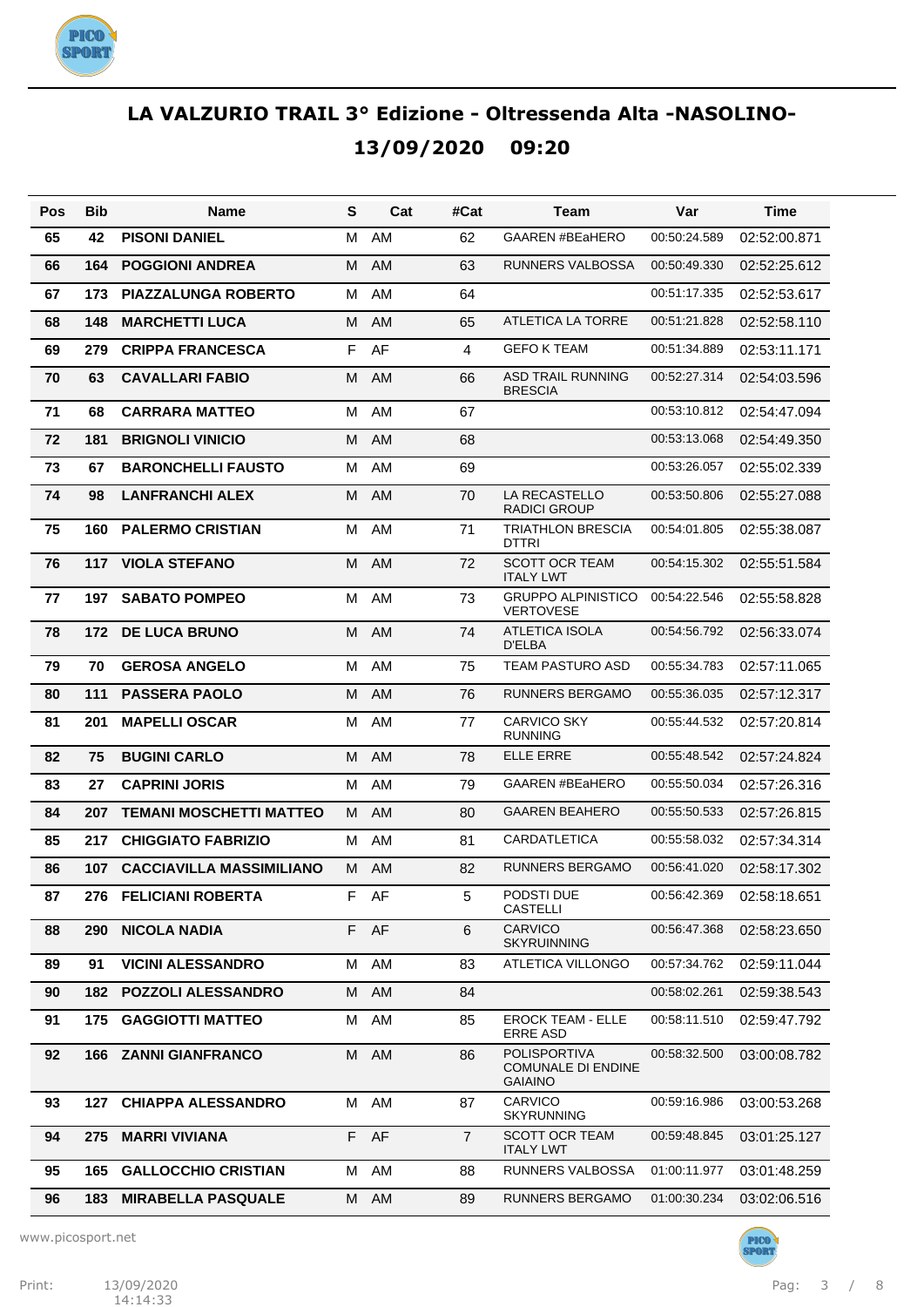

| Pos | Bib | Name                                       | S | Cat       | #Cat | Team                                       | Var          | Time         |
|-----|-----|--------------------------------------------|---|-----------|------|--------------------------------------------|--------------|--------------|
| 97  | 129 | <b>FRANCHINI GABRIELE</b>                  | м | AM        | 90   | CARVICO<br><b>SKYRUNNING</b>               | 01:00:46.722 | 03:02:23.004 |
| 98  | 77  | <b>REDAELLI RINALDO</b>                    | M | AM        | 91   | <b>GEFO K TEAM</b>                         | 01:00:46.876 | 03:02:23.158 |
| 99  | 272 | <b>CHIAPPA SILVIA</b>                      | F | AF        | 8    | <b>ALTITUDE RACE</b>                       | 01:00:48.332 | 03:02:24.614 |
| 100 | 155 | <b>FERRARI AGOSTINO</b>                    | м | AM        | 92   | <b>G.S. AVIS TREVIGLIO</b>                 | 01:01:22.214 | 03:02:58.496 |
| 101 | 35  | <b>EPIS MARCO</b>                          | м | AM        | 93   | <b>GAAREN #BEaHERO</b>                     | 01:01:31.217 | 03:03:07.499 |
| 102 | 158 | <b>RIVOLTA IVANO FRANCESCO</b>             | M | AM        | 94   | <b>NSC BELLAGIO</b><br><b>SKYTEAM</b>      | 01:01:42.969 | 03:03:19.251 |
| 103 | 206 | <b>MASSINI MARCELLO</b>                    | м | AM        | 95   |                                            | 01:01:51.723 | 03:03:28.005 |
| 104 | 40  | <b>SILVA MARIO</b>                         | м | <b>AM</b> | 96   | <b>GAAREN #BEaHERO</b>                     | 01:01:53.231 | 03:03:29.513 |
| 105 | 22  | <b>MECCA LUCA</b>                          | м | AM        | 97   |                                            | 01:02:06.969 | 03:03:43.251 |
| 106 | 89  | <b>PELLEGRINELLI GIOVANNI</b>              | м | <b>AM</b> | 98   |                                            | 01:02:14.146 | 03:03:50.428 |
| 107 | 169 | <b>MILESI EMANUELE</b>                     | м | AM        | 99   | <b>RUNNERS BERGAMO</b>                     | 01:03:30.968 | 03:05:07.250 |
| 108 | 273 | <b>BUZZONI JVONNE</b>                      | F | AF        | 9    | CARVICO<br><b>SKYRUNNING</b>               | 01:03:53.806 | 03:05:30.088 |
| 109 | 190 | <b>BERNARDI STEFANO</b>                    | M | AM        | 100  | RUNNERS VALBOSSA                           | 01:04:05.465 | 03:05:41.747 |
| 110 | 281 | <b>SAVOLDELLI GIULIA</b>                   | F | AF        | 10   | POOL SOC. ATLETICA<br><b>VALLE SERIANA</b> | 01:04:27.793 | 03:06:04.075 |
| 111 | 59  | <b>D'ANGELO UMBERTO</b>                    | м | AM        | 101  | <b>GAAREN #BEaHERO</b>                     | 01:05:00.207 | 03:06:36.489 |
| 112 | 202 | <b>PANZERI SIMONE</b>                      | м | AM        | 102  | <b>CARVICO SKY</b><br><b>RUNNING</b>       | 01:05:40.199 | 03:07:16.481 |
| 113 | 41  | <b>BIAVA EMANUELE</b>                      | м | AM        | 103  | <b>GAAREN #BEaHERO</b>                     | 01:05:48.699 | 03:07:24.981 |
| 114 | 123 | <b>RICCI GIUSEPPE</b>                      | м | <b>AM</b> | 104  | <b>TEAM PASTURO</b>                        | 01:05:52.701 | 03:07:28.983 |
| 115 | 215 | <b>BERTONE FEDERICO</b>                    | м | AM        | 105  | <b>IRIENSE VOGHERA</b>                     | 01:06:06.938 | 03:07:43.220 |
| 116 | 57  | <b>CUCCHI EMANUELE</b><br><b>FRANCESCO</b> | м | <b>AM</b> | 106  | <b>GAAREN #BEaHERO</b>                     | 01:06:08.438 | 03:07:44.720 |
| 117 | 28  | <b>PEZZOLI ANDREA</b>                      | м | AM        | 107  | <b>GAAREN #BEaHERO</b>                     | 01:06:09.351 | 03:07:45.633 |
| 118 | 24  | <b>MAFFEIS MANUEL</b>                      | м | AM        | 108  |                                            | 01:06:09.358 | 03:07:45.640 |
| 119 | 9   | <b>BELOTTI MIRKO</b>                       | м | AM        | 109  |                                            | 01:06:11.684 | 03:07:47.966 |
| 120 | 61  | <b>NAVA ARTURO</b>                         |   | M AM      | 110  |                                            | 01:06:13.684 | 03:07:49.966 |
| 121 | 45  | <b>CUCCHI EDOARDO</b>                      | м | AM        | 111  | GAAREN #BEaHERO                            | 01:06:33.679 | 03:08:09.961 |
| 122 | 39  | <b>ROTA DANIELE</b>                        | М | AM        | 112  | GAAREN #BEaHERO                            | 01:06:43.677 | 03:08:19.959 |
| 123 | 188 | <b>BONACORSI ALESSANDRO</b>                | м | AM        | 113  | SPORT EVOLUTION 13<br><b>CLUSONE</b>       | 01:06:58.675 | 03:08:34.957 |
| 124 | 208 | <b>TURRIN LUCA</b>                         |   | M AM      | 114  |                                            | 01:07:04.427 | 03:08:40.709 |
| 125 | 38  | <b>MAINO MATTIA</b>                        | M | AM        | 115  | GAAREN #BEaHERO                            | 01:08:16.418 | 03:09:52.700 |
| 126 | 101 | <b>SCARPELLINI GIGI</b>                    | M | AM        | 116  | ATLETICA LA TORRE                          | 01:09:04.147 | 03:10:40.429 |
| 127 | 198 | <b>BONESI SAMUEL</b>                       | М | AM        | 117  |                                            | 01:10:06.647 | 03:11:42.929 |
| 128 | 212 | <b>TIRELLI ENRICO</b>                      |   | M AM      | 118  | TEAM SOLURA                                | 01:10:28.382 | 03:12:04.664 |
| 129 | 47  | <b>FERRI ANDREA</b>                        |   | M AM      | 119  | GAAREN #BEaHERO                            | 01:10:53.887 | 03:12:30.169 |

www.picosport.net



PICO<sup>)</sup><br>SPORT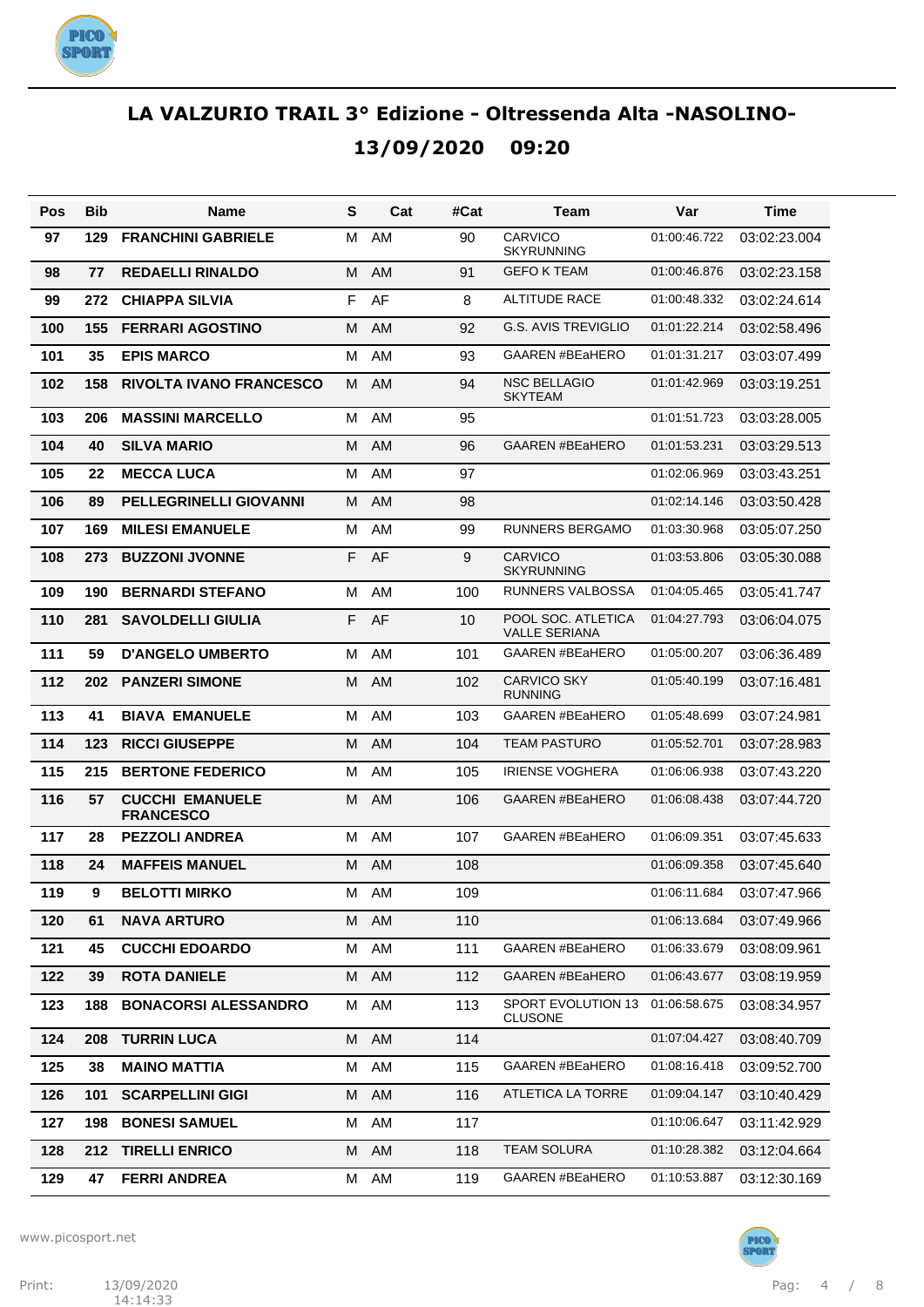

| Pos | <b>Bib</b> | Name                                               | S | Cat       | #Cat | Team                                      | Var          | Time                       |
|-----|------------|----------------------------------------------------|---|-----------|------|-------------------------------------------|--------------|----------------------------|
| 130 | 16         | <b>ROTTIGNI GIAN PAOLO</b>                         | м | AM        | 120  | LA RECASTELLO<br>RADICI GROUP             | 01:11:12.133 | 03:12:48.415               |
| 131 | 142        | <b>BADONI GUIDO</b>                                | M | AM        | 121  | PODISTI DUE<br><b>CASTELLI</b>            | 01:11:16.389 | 03:12:52.671               |
| 132 | 185        | <b>CHIARI WALTER</b>                               | M | AM        | 122  | <b>ATLETICA 3V</b>                        | 01:12:03.338 | 03:13:39.620               |
| 133 | 177        | <b>CASTELLI ROBERTO</b>                            | M | AM        | 123  | <b>CAMPUS VARESE</b><br><b>RUNNERS</b>    | 01:12:06.123 | 03:13:42.405               |
| 134 | 163        | <b>BALDUZZI ANGELO</b>                             | м | AM        | 124  |                                           | 01:12:51.868 | 03:14:28.150               |
| 135 | 56         | <b>GAGGIOTTI MARCO</b>                             | M | AM        | 125  | <b>GAAREN #BEaHERO</b>                    | 01:12:59.869 | 03:14:36.151               |
| 136 | 46         | <b>BONALDI PIETRO</b>                              | M | <b>AM</b> | 126  | <b>GAAREN #BEaHERO</b>                    | 01:14:08.101 | 03:15:44.383               |
| 137 | 278        | <b>SERTORIO MICHELA</b>                            | F | AF        | 11   | PANTERA ROSA                              | 01:14:25.468 | 03:16:01.750               |
| 138 | 108        | <b>CARMINATI FABIO</b>                             | м | <b>AM</b> | 127  | <b>RUNNERS BERGAMO</b>                    | 01:14:33.095 | 03:16:09.377               |
| 139 | 12         | <b>MANENTI GIORGIO</b>                             | M | AM        | 128  |                                           | 01:14:34.096 | 03:16:10.378               |
| 140 | 156        | <b>VECCHI MIRKO</b>                                | M | <b>AM</b> | 129  |                                           | 01:14:37.348 | 03:16:13.630               |
| 141 | 284        | <b>FRITTOLI MARTA</b>                              | F | AF        | 12   | <b>ALZAIA NAVIGLIO</b><br><b>RUNNERS</b>  | 01:15:01.463 | 03:16:37.745               |
| 142 | 193        | <b>TAGLIABUE DAVIDE</b>                            | м | AM        | 130  | <b>SCOTT OCR TEAM</b><br><b>ITALY LWT</b> | 01:15:12.591 | 03:16:48.873               |
| 143 | 83         | <b>BOFFELLI ROBERTO</b>                            | M | AM        | 131  | <b>SCAIS3038</b>                          | 01:15:14.592 | 03:16:50.874               |
| 144 | 258        | <b>LIMONTA MELISSA</b>                             | F | AF        | 13   | $\blacksquare$                            | 01:15:38.199 | 03:17:14.481               |
| 145 | 88         | <b>SANZANI ANDREA</b>                              | M | AM        | 132  | <b>VP GROUP</b>                           | 01:16:04.851 | 03:17:41.133               |
| 146 | 10         | <b>ZOPPETTI MICHELE</b>                            | M | AM        | 133  | <b>ATLETICA CRAL</b><br><b>BANCO BPM</b>  | 01:16:11.345 | 03:17:47.627               |
| 147 | 114        | <b>VAVASSORI ALESSANDRO</b>                        | м | AM        | 134  | ASD-LAVOTATORI<br><b>INTESA SAN PAOLO</b> | 01:16:50.837 | 03:18:27.119               |
| 148 | 144        | <b>MACCARINI CRISTIAN</b>                          | м | AM        | 135  |                                           | 01:18:03.330 | 03:19:39.612               |
| 149 | 145        | <b>AGOSTINELLI STEFANO</b>                         | м | AM        | 136  |                                           | 01:18:04.071 | 03:19:40.353               |
| 150 | 104        | <b>MARAZZI MASSIMO</b>                             | м | AM        | 137  | <b>VP GROUP</b>                           | 01:18:52.576 | 03:20:28.858               |
| 151 | 244        | <b>DONEDA FEDERICA</b>                             | F | AF        | 14   | <b>GAAREN #BEaHERO</b>                    | 01:19:20.144 | 03:20:56.426               |
| 152 |            | 192 DEDNDREJAJ STIVENS                             | M | AM        | 138  | ATLETICA 3V                               |              | 01:19:48.824  03:21:25.106 |
| 153 | 7          | <b>QUISTINI BRUNO</b>                              | м | AM        | 139  | <b>SCAME</b>                              | 01:21:11.562 | 03:22:47.844               |
| 154 | 270        | <b>SCIALLA ERIKA</b>                               | F | AF        | 15   | SCOTT OCR TEAM<br><b>ITALY LWT</b>        | 01:21:11.894 | 03:22:48.176               |
| 155 | 137        | <b>MILANI GIANCARLO</b>                            | М | AM        | 140  | <b>G.P. ARCENE ASD</b>                    | 01:21:21.555 | 03:22:57.837               |
| 156 | 187        | <b>KALCHSCHMIDT MATTEO</b><br><b>GIACOMO MARIA</b> | М | AM        | 141  |                                           | 01:22:32.520 | 03:24:08.802               |
| 157 | 191        | <b>DONGHI MASSIMILIANO</b>                         | м | AM        | 142  | <b>SCOTT OCR TEAM</b><br><b>ITALY LWT</b> | 01:23:17.013 | 03:24:53.295               |
| 158 | 180        | <b>PIEVANI NICOLA</b>                              | м | AM        | 143  | <b>GAN NEMBRO</b>                         | 01:23:39.506 | 03:25:15.788               |
| 159 | 135        | <b>SACCHI GIANCARLO</b>                            | М | AM        | 144  | G.P. ARCENE ASD                           | 01:23:54.504 | 03:25:30.786               |
| 160 | 49         | <b>VIEL ALBERTO</b>                                | M | AM        | 145  | <b>GAAREN #BEaHERO</b>                    | 01:24:15.751 | 03:25:52.033               |
| 161 | 256        | <b>CAMANINI LELIA MARIA</b>                        | F | AF        | 16   | <b>ATLETICA REBO</b><br><b>GUSSAGO</b>    | 01:24:28.347 | 03:26:04.629               |

www.picosport.net

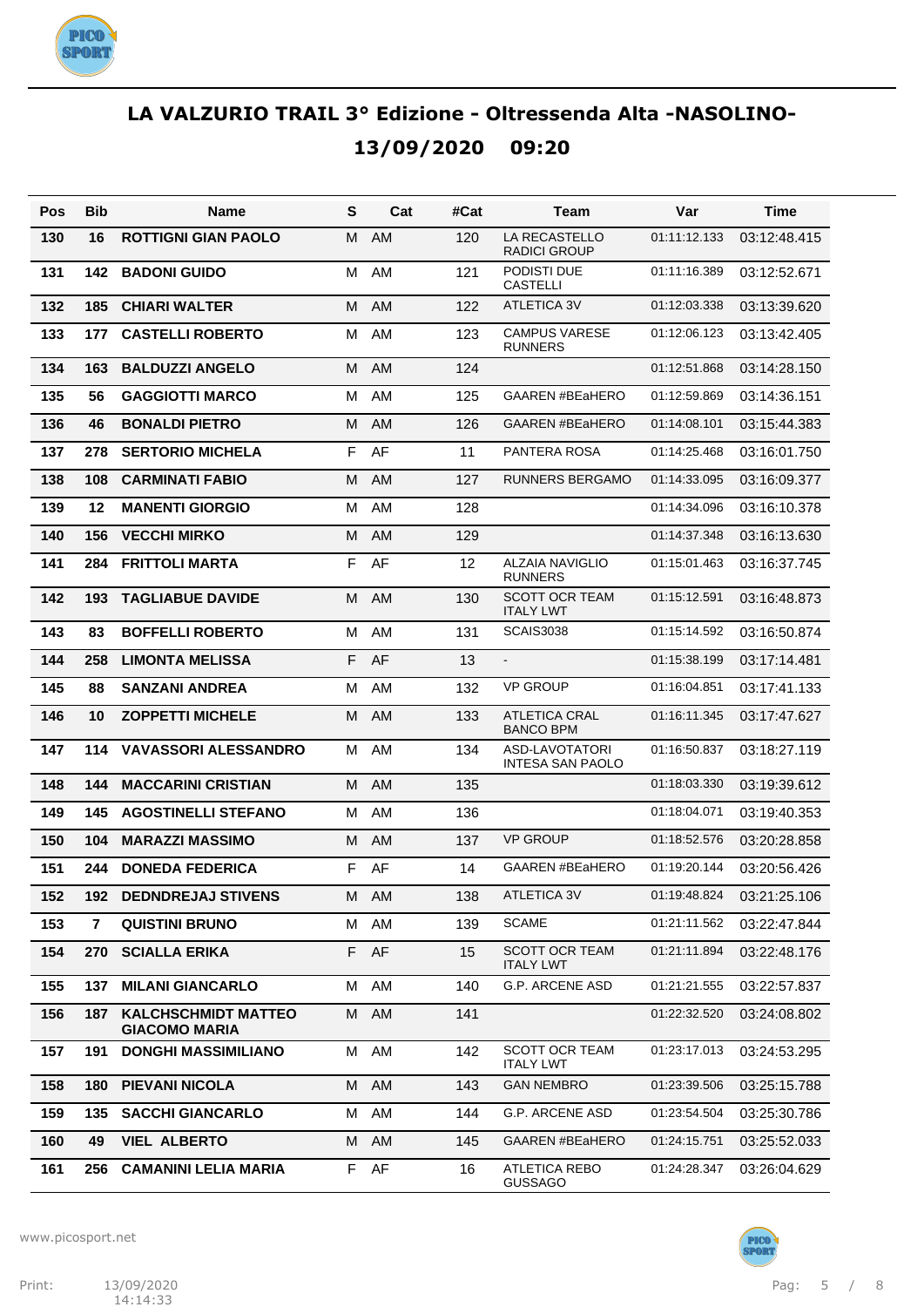

| Pos | Bib | Name                          | S  | Cat  | #Cat | Team                                                               | Var          | Time         |
|-----|-----|-------------------------------|----|------|------|--------------------------------------------------------------------|--------------|--------------|
| 162 | 167 | <b>VENTURI MATTIA</b>         | м  | AM   | 146  | <b>POLISPORTIVA</b><br><b>COMUNALE DI ENDINE</b><br><b>GAIAINO</b> | 01:24:51.501 | 03:26:27.783 |
| 163 | 143 | <b>GAROFALO DANIELE</b>       | м  | AM   | 147  | <b>SCOTT OCR TEAM</b><br><b>ITALY LWT</b>                          | 01:25:02.754 | 03:26:39.036 |
| 164 | 147 | <b>CAMPO IVAN</b>             | м  | AM   | 148  | <b>GRUPPO PODISTICO</b><br>ARCENE A.S.D                            | 01:25:34.016 | 03:27:10.298 |
| 165 | 261 | <b>FOLIO MARTINA</b>          | F  | AF   | 17   | <b>VP GROUP</b>                                                    | 01:26:03.844 | 03:27:40.126 |
| 166 | 43  | <b>PEZZOTTA MARCO</b>         | м  | AM   | 149  | <b>GAAREN #BEaHERO</b>                                             | 01:27:54.441 | 03:29:30.723 |
| 167 | 200 | <b>SOTTOCORNOLA MATTIA</b>    | м  | AM   | 150  | <b>CARVICO SKY</b><br><b>RUNNING</b>                               | 01:27:59.222 | 03:29:35.504 |
| 168 | 255 | <b>ZAMBONI LORENA</b>         | F. | AF   | 18   | LA RECASTELLO<br>RADICI GROUP                                      | 01:28:06.576 | 03:29:42.858 |
| 169 | 282 | <b>MONETTA LUISA</b>          | F  | AF   | 19   | 100% ANIMA TRAIL                                                   | 01:28:34.560 | 03:30:10.842 |
| 170 | 151 | <b>FORESTI ALDO</b>           | м  | AM   | 151  | N.B.GROUP                                                          | 01:28:36.717 | 03:30:12.999 |
| 171 | 82  | <b>WATZKE UMBERTO</b>         | M  | AM   | 152  | <b>ASD RUNNERS</b><br><b>BERGAMO</b>                               | 01:28:36.975 | 03:30:13.257 |
| 172 | 283 | <b>LUCCHETTA GLORIA</b>       | F  | AF   | 20   | SPORTIVA LANZADA                                                   | 01:30:04.816 | 03:31:41.098 |
| 173 | 162 | <b>PIETROBONI SANDRO</b>      | м  | AM   | 153  |                                                                    | 01:31:16.706 | 03:32:52.988 |
| 174 | 248 | <b>LIOCE BEATRICE</b>         | F  | AF   | 21   | <b>GAAREN #BEaHERO</b>                                             | 01:31:25.805 | 03:33:02.087 |
| 175 | 103 | <b>GROSSI GLAUCO GIUSEPPE</b> | м  | AM   | 154  | PODISTI FARESI                                                     | 01:31:50.948 | 03:33:27.230 |
| 176 | 189 | <b>GUALANDRIS CLAUDIO</b>     | м  | AM   | 155  | <b>RUNNERS BERGAMO</b>                                             | 01:31:53.704 | 03:33:29.986 |
| 177 | 246 | <b>CASSADER STELLA DENEB</b>  | F. | AF   | 22   | <b>GAAREN #BEaHERO</b>                                             | 01:32:02.536 | 03:33:38.818 |
| 178 | 140 | <b>MENGHINI GABRIELE</b>      | м  | AM   | 156  | $\prime$                                                           | 01:32:24.949 | 03:34:01.231 |
| 179 | 92  | <b>BOGNI LUCA</b>             | м  | AM   | 157  | G.P. ARCENE                                                        | 01:32:25.451 | 03:34:01.733 |
| 180 | 13  | <b>MAZZONE ROBERTO</b>        | м  | AM   | 158  | <b>ASD ATLETICA</b><br><b>STEZZANO</b>                             | 01:32:52.194 | 03:34:28.476 |
| 181 | 214 | <b>ANCELSTI MARINO</b>        | м  | AM   | 159  | <b>ATLETICA 3V</b>                                                 | 01:33:51.430 | 03:35:27.712 |
| 182 | 288 | <b>LOCATELLI ANNA</b>         | F  | AF   | 23   | <b>CARVICO SKY</b><br><b>RUNNING</b>                               | 01:34:45.753 | 03:36:22.035 |
| 183 | 71  | <b>GATTI ALESSANDRO</b>       | м  | AM   | 160  |                                                                    | 01:34:48.418 | 03:36:24.700 |
| 184 |     | <b>149 CONTI FERRUCCIO</b>    |    | M AM | 161  | RUNNERS BERGAMO                                                    | 01:35:00.919 | 03:36:37.201 |
| 185 | 150 | <b>SCIMONE FRANCESCO</b>      | M  | AM   | 162  | ATL. SALETTI - COD.<br>BG036                                       | 01:35:03.166 | 03:36:39.448 |
| 186 | 161 | <b>MATTEI ROBERTO</b>         |    | M AM | 163  | TRIATHLON BRESCIA                                                  | 01:35:09.666 | 03:36:45.948 |
| 187 | 285 | <b>FLAUTO ANTONELLA</b>       |    | F AF | 24   | ATLETICA 3V                                                        | 01:35:24.656 | 03:37:00.938 |
| 188 | 286 | <b>GUERINI VITTORIA</b>       |    | F AF | 25   | <b>ATLETICA SALETTI</b>                                            | 01:35:37.253 | 03:37:13.535 |
| 189 | 81  | <b>GALASSO ALESSANDRO</b>     |    | M AM | 164  | ASD RUNNERS<br><b>BERGAMO</b>                                      | 01:37:19.148 | 03:38:55.430 |
| 190 | 90  | <b>ADOBATI MANUEL</b>         |    | M AM | 165  | <b>GP ARCENE</b>                                                   | 01:37:23.648 | 03:38:59.930 |
| 191 | 134 | <b>POLONI RAFFAELE</b>        |    | M AM | 166  | <b>G.P. ARCENE ASD</b>                                             | 01:37:24.157 | 03:39:00.439 |
| 192 |     | 245 FABBRIS TANYA             |    | F AF | 26   | GAAREN #BEaHERO                                                    | 01:37:40.731 | 03:39:17.013 |
| 193 |     | <b>138 SCOTTI IVANO</b>       |    | M AM | 167  | G.P. ARCENE ASD                                                    | 01:38:02.886 | 03:39:39.168 |

www.picosport.net



PICO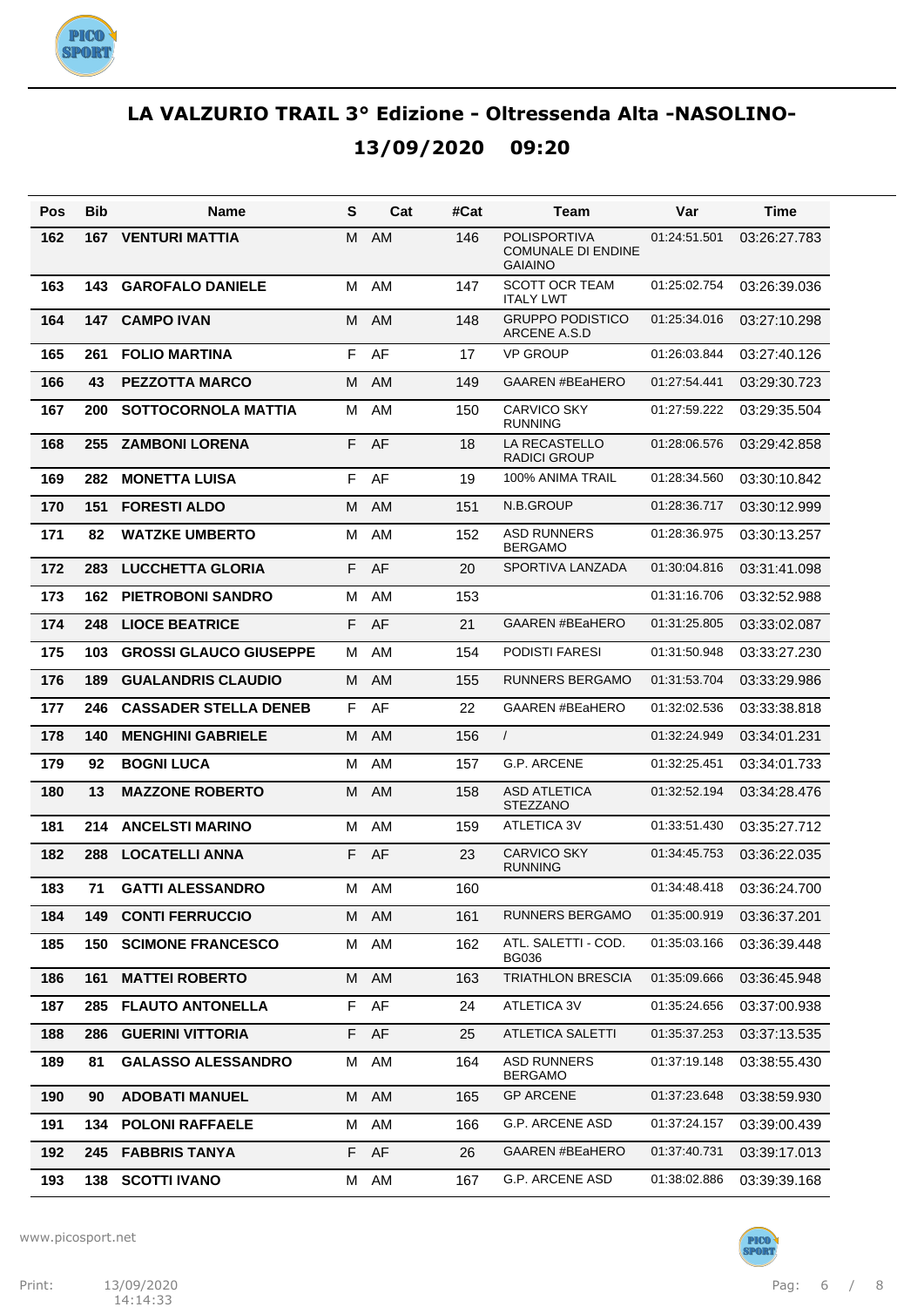

| Pos | Bib                     | Name                                        | S | Cat  | #Cat | Team                                           | Var          | Time         |
|-----|-------------------------|---------------------------------------------|---|------|------|------------------------------------------------|--------------|--------------|
| 194 | 168                     | <b>MERONI DAVIDE</b>                        | м | AM   | 168  | ASD 100 X 100<br>ANIMATRAIL                    | 01:39:25.626 | 03:41:01.908 |
| 195 | 73                      | <b>RUDELLI EMILIO</b>                       | M | AM   | 169  | <b>CROSSFIT CLUSONE</b>                        | 01:40:01.117 | 03:41:37.399 |
| 196 | 5                       | <b>RAIMONDI ANDREA</b>                      | M | AM   | 170  | <b>GTA CREMA</b>                               | 01:40:54.605 | 03:42:30.887 |
| 197 | 58                      | <b>MUTTI FABIO</b>                          | M | AM   | 171  | <b>GAAREN #BEaHERO</b>                         | 01:41:01.857 | 03:42:38.139 |
| 198 | 102                     | <b>BONOMI ANGELO DAVIDE</b>                 | M | AM   | 172  | PODISTI FARESI                                 | 01:44:52.819 | 03:46:29.101 |
| 199 | 211                     | <b>FOSSATI LORENZO</b>                      | M | AM   | 173  |                                                | 01:45:41.583 | 03:47:17.865 |
| 200 | 136                     | <b>SCAINI VITTORIO</b>                      | M | AM   | 174  | <b>G.P. ARCENE ASD</b>                         | 01:48:19.315 | 03:49:55.597 |
| 201 | 280                     | <b>CACCAMO VITTORIA</b>                     | F | AF   | 27   | ASD 100 X 100<br>ANIMATRAIL                    | 01:49:24.998 | 03:51:01.280 |
| 202 | 15                      | <b>GEMINI IVAN</b>                          | M | AM   | 175  | PODISTI FARESI                                 | 01:51:32.526 | 03:53:08.808 |
| 203 | 69                      | <b>FRANCO PAOLO</b>                         | М | AM   | 176  | UNIACQUE-REGIONE<br>LOMBARDIA                  | 01:51:52.275 | 03:53:28.557 |
| 204 | 220                     | <b>GIOVANNI BETTINESCHI</b>                 | м | AM   | 177  |                                                | 01:51:53.773 | 03:53:30.055 |
| 205 | 29                      | <b>CASATI MAURO</b>                         | м | AM   | 178  | <b>GAAREN #BEaHERO</b>                         | 01:52:09.262 | 03:53:45.544 |
| 206 | 132                     | <b>ALLIEVI FABIO</b>                        | м | AM   | 179  | <b>G.P. ARCENE ASD</b>                         | 01:52:18.506 | 03:53:54.788 |
| 207 | 289                     | <b>ZAUSA ELENA</b>                          | F | AF   | 28   | <b>SCOTT OCR TEAM</b><br><b>ITALY LWT</b>      | 01:52:41.088 | 03:54:17.370 |
| 208 | 119                     | <b>DOTTI LUCA</b>                           | м | AM   | 180  |                                                | 01:52:46.261 | 03:54:22.543 |
| 209 | 265                     | <b>ROTA ROMINA</b>                          | F | AF   | 29   | ATLETICA LA TORRE                              | 01:52:50.339 | 03:54:26.621 |
| 210 | 79                      | <b>CANCARE' GIACOMO</b>                     | M | AM   | 181  | <b>ASD RUNNERS</b><br><b>BERGAMO</b>           | 01:54:07.757 | 03:55:44.039 |
| 211 | 176                     | <b>ALESSIO CRISTIANO</b>                    | M | AM   | 182  | <b>ATLETICA PRESEZZO</b>                       | 01:54:29.764 | 03:56:06.046 |
| 212 | $\overline{\mathbf{4}}$ | <b>POZZONI IADER</b>                        | M | AM   | 183  | ASD CRALBANCA<br>POPOLARE DI<br><b>BERGAMO</b> | 01:57:18.742 | 03:58:55.024 |
| 213 | 65                      | <b>ZANCHI CRISTIANO</b>                     | м | AM   | 184  |                                                | 01:59:12.114 | 04:00:48.396 |
| 214 | 85                      | <b>GATTI STEFANO GIOVANNI</b>               | м | AM   | 185  | <b>ASD SPORTIVA</b><br>LANZADA                 | 01:59:15.968 | 04:00:52.250 |
| 215 | 93                      | <b>VALOTA ALESSANDRO</b>                    | м | AM   | 186  | <b>ALS CREMELLA</b>                            | 01:59:29.219 | 04:01:05.501 |
| 216 | 264                     | <b>BALICCO ALICE</b>                        |   | F AF | 30   | FO DI PE                                       | 02:00:20.540 | 04:01:56.822 |
| 217 | 267                     | <b>BONASSI MARIA ENRICA</b>                 | F | AF   | 31   | <b>ATLETICA VILLESE</b>                        | 02:00:44.041 | 04:02:20.323 |
| 218 | 109                     | <b>FORCELLA GIUSEPPE</b>                    | М | AM   | 187  | RUNNING TORRE DE<br><b>ROVERI</b>              | 02:01:35.712 | 04:03:11.994 |
| 219 | 266                     | <b>LI PUMA STEFANIA</b><br><b>VALENTINA</b> | F | AF   | 32   |                                                | 02:03:34.771 | 04:05:11.053 |
| 220 | 252                     | <b>SIGNORI LARA</b>                         | F | AF   | 33   | <b>GAAREN #BEaHERO</b>                         | 02:04:13.254 | 04:05:49.536 |
| 221 | 17                      | <b>FIAMMARELLI ANTONIO</b>                  | М | AM   | 188  |                                                | 02:06:26.183 | 04:08:02.465 |
| 222 | 247                     | <b>VECCHI ILARIA</b>                        | F | AF   | 34   | <b>GAAREN #BEaHERO</b>                         | 02:06:33.491 | 04:08:09.773 |
| 223 | 124                     | <b>REATI ATTILIO</b>                        | M | AM   | 189  | <b>CARVICO</b><br><b>SKYRUNNING</b>            | 02:06:37.677 | 04:08:13.959 |
| 224 | 48                      | <b>COMOTTI MATTEO</b>                       | м | AM   | 190  | <b>GAAREN #BEaHERO</b>                         | 02:07:17.691 | 04:08:53.973 |
| 225 | 274                     | <b>LOCATI FRANCESCA</b>                     | F | AF   | 35   | G.P. ARCENE ASD                                | 02:07:37.240 | 04:09:13.522 |

www.picosport.net



PICO